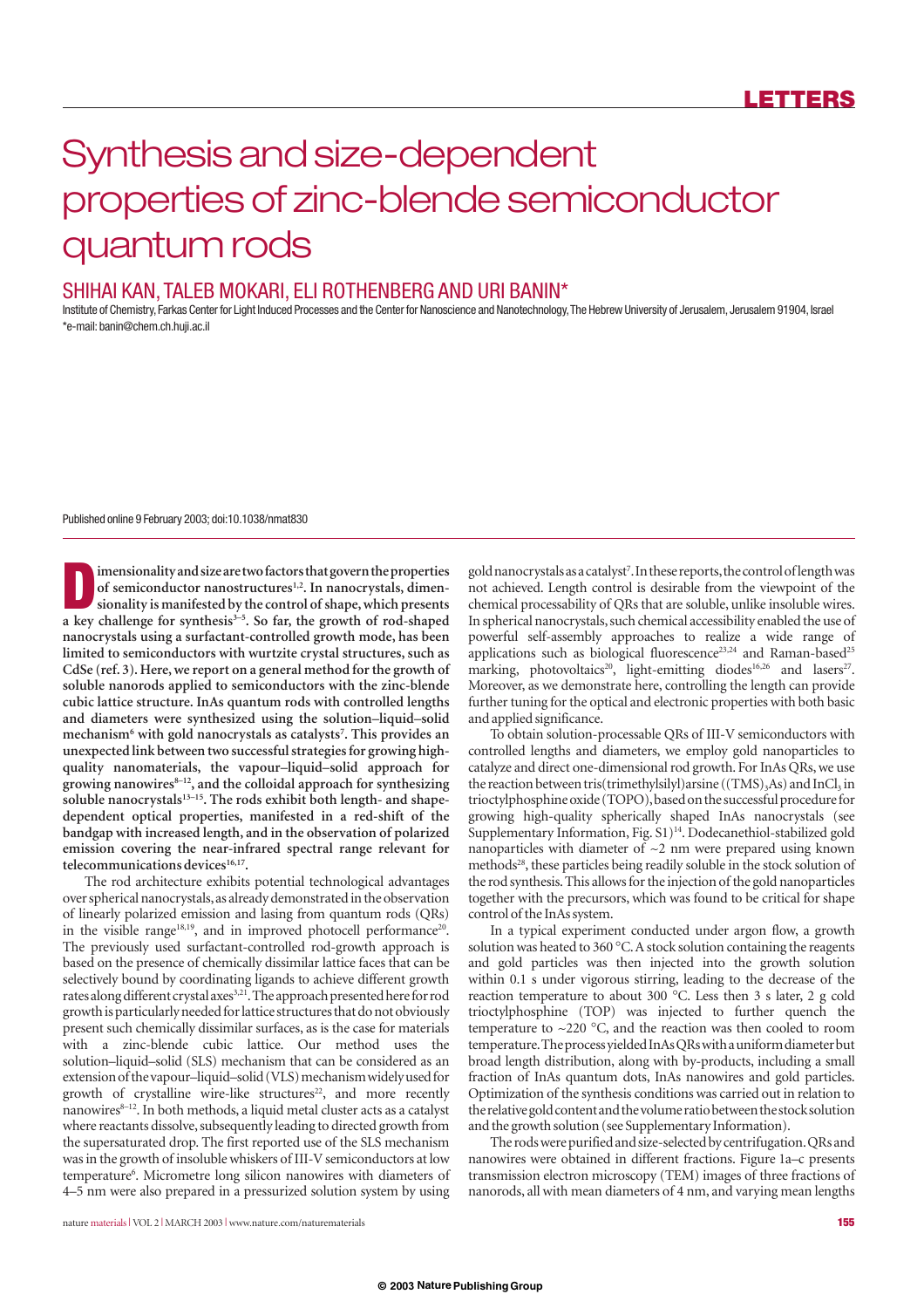### **LETTERS**



**Figure 1 TEM images of the reaction products. a**–**c**,The first to third fractions of InAs nanorods,respectively.The rods are seen to have different lengths but similar diameter.Some of the rods,in particular longer ones,are kinked.**d**,The fraction with nanowires up to 20 nm in diameter and lengths ranging from 0.1 to 1µm.**e**,HRTEM image of InAs nanorods 12×4 nm. The measured distance between neighbouring planes along the growth axis is 3.5 Å, matching the *d* value for InAs [111] planes (3.48 Å). Stacking faults are seen, observed by the zig-zag pattern. **f**, HRTEM image of part of a nanowire with total dimensions 200 × 12 nm. The wire, without stacking faults, grows along the InAs [110] direction. Inset, Fourier transform of the image, indicating that the rod is viewed along the [111] zone axis of the cubic structure.

of 22.7 nm (Fig. 1a), 15.1 nm (Fig. 1b), and 9.4 nm (Fig. 1c). In Fig. 2, histograms representing the diameter and length distributions in these three nanorod fractions are shown, clearly revealing the similar diameters and varying lengths. The width of the diameter distribution



**Figure 2 Size-distribution histograms for InAs quantum rods.**The distributions of both length and diameters, extracted from the TEM images for more then 300 particles for each sample,are shown in frames **a**–**c**,corresponding to the three fractions of nanorods shown in Fig. 1a–c, respectively. Mean sizes and size distributions for length, diameter, are: **a**,  $22.7 \pm 4.4$  nm,  $4.0 \pm 0.6$  nm. **b**,  $15.1 \pm 2.7$  nm,  $4.1 \pm 0.7$  nm. **c**,  $9.4 \pm 2.1$  nm,  $4.1 + 0.6$  nm.

is 15%, and the length distribution width is 20%. Gold particles, with increased contrast,could be identified at the end of many of the rods (see also Supplementary Information, Fig. S2). Figure 1d shows a TEM image of a fraction of nanowires obtained from the first separation stage. The method clearly provides length-controlled QRs, and was also applied to InP, demonstrating its generality (see Supplementary Information, Fig. S3). The as-prepared InAs nanorods were crystalline, as indicated in the powder X-ray diffraction (XRD) pattern (Fig. 3a), matching the bulk InAs peak structure, and in high-resolution TEM (HRTEM) images of individual rods (Fig.1e).The planes perpendicular to the rod axis are evenly separated by ~3.5 Å, matching the [111] *d*spacing of InAs.Stacking faults are observed,which are probably due to the low growth temperature and short reaction time, which may also explain the kinking in some of the longer rods.

Figure 3b shows the XRD pattern of the nanowires from Fig. 1d. The InAs peaks are significantly narrower than those observed for the rods, due to the larger crystalline domain size. Additionally, the [220] and [311] peaks of InAs are stronger than the [111] peak,unlike the rods, indicating that the growth of the nanowires takes place along the [110] or the [311] direction. This is further supported by the HRTEM image of the wires (Fig.1f and Supplementary Information,Fig.S4).

The SLS and VLS mechanisms suggest that a liquefied metallic particle acting as a catalyst is needed for one-dimensional growth<sup>6,8</sup>. The reaction temperature in our method is surprisingly low  $(\sim 700$ degrees below the melting point of bulk gold).This is possible because of the well-documented phenomena of a decrease in the melting temperature of nanocrystals with reduced size<sup>29</sup>. Syntheses at a lower reaction temperature of 300 °C, did not yield one-dimensional growth, indicating that the conditions are at the onset of melting. This is consistent with theoretical studies indicating that the melting temperature for Au<sub>146</sub> (diameter ~1.6 nm) was ~350 °C, increasing to ~480 °C in Au<sub>459</sub> clusters (diameter ~2.5 nm), and before melting, there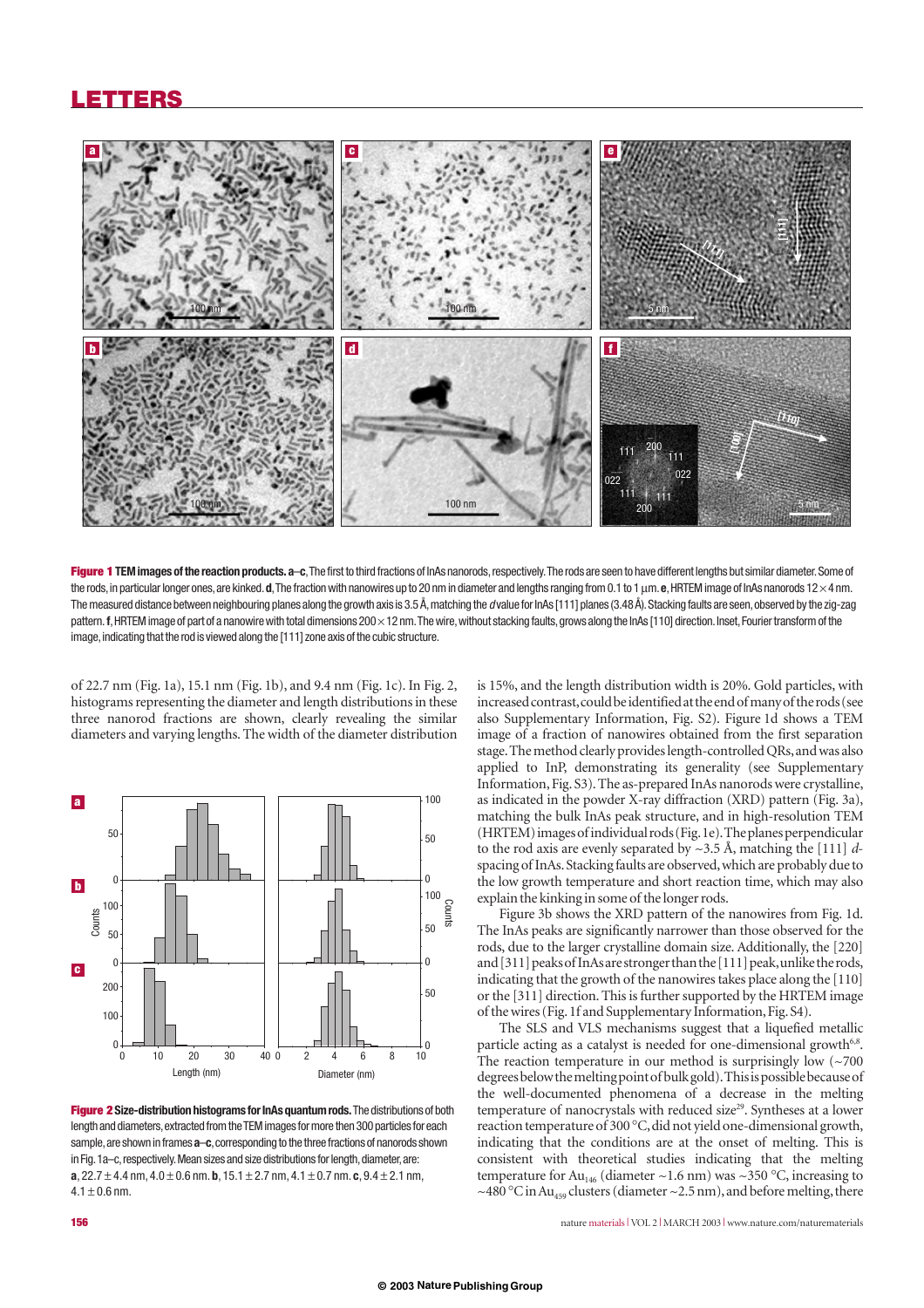### **LETTERS**

is a region of temperature where increased atomic diffusion near the surface takes place in the smaller clusters<sup>30,31</sup>. This may suffice for achieving the required function of the gold particles as catalysts. Notably, this temperature is below the boiling point of TOPO, a coordinating solvent for synthesis of high-quality nanocrystals<sup>13,14</sup>, allowing for the implementation of this method to achieve rod growth. This allows a remarkable link to be obtained between the method of growing nanowires in the gas-phase by the VLS mechanism, and the colloidal approach of synthesizing soluble nanocrystals through the pyrolysis of suitable precursors in coordinating solvents.

The importance of length and shape control for modifying the optical properties of the QRs is demonstrated in Fig. 4a, presenting the optical absorption and photoluminescence (PL) spectra of InAs rods of different lengths, along with InAs dots with a diameter similar to that of the rods.A gradual red-shift of the bandgap appears from dots to short rods and to longer rods,indicating strong quantum confinement in the length direction, to the extent that the PL of QRs can effectively cover the telecommunications bands at 1.2–1.5µm.The shift of the bandgap with length is shown in Fig. 4b, along with a simulation of this effect using a cylindrical particle-in-a-box model. The present case of InAs QRs differs from the case of CdSe QRs, where minimal length-dependent effects could be discerned in the optical spectra of rods longer than  $\sim$ 10 nm<sup>32,33</sup>. The bulk exciton Bohr radius, 5 nm in CdSe, compared with 35 nm in InAs, provides an effective ruler for qualitative understanding of this difference between the two materials.Whereas in the CdSe rods, the length is governed by medium to weak confinement,in InAs rods the length is still in a strongly quantum-confined regime.

The observed bandgap red-shift with length in InAs rods is accompanied by a significant reduction in the PL intensity (Fig. 4c). This is also a signature of the gradual evolution of the confinement



**Figure 3** Powder X-ray diffraction patterns of the reaction products. a, InAs nanorods with mean dimensions  $22.7 \times 4.0$  nm as shown in Fig. 1a. **b**, Nanowires shown in Fig. 1d. The lines represent the diffraction peaks of bulk InAs.

in the long rod axis. Owing to the significant difference in the electron and hole effective masses  $(0.024m<sub>o</sub>$  and  $0.4m<sub>o</sub>$  for the electron and hole, respectively, where  $m<sub>o</sub>$  is the free electron mass), the electron wavefunction is still delocalized over the entire rod (strong confinement),



**Figure 4 Length-dependent optical properties of InAs semiconductor quantum rods.a**,Room-temperature absorption (black lines) and photoluminescence (red lines) spectra in toluene solution of (i) InAs quantum dots, 4 nm in diameter; (ii) quantum rods 9.4  $\times$ 4.1 nm (mean length by diameter) as shown in Fig. 1c; (iii) quantum rods, 15.1  $\times$ 4.1 nm, as shown in Fig.1b; (iv) quantum rods, 22.7×4.0 nm, as shown in Fig.1a. The PL intensity was normalized for clarity of presentation. b, Shift of the bandgap of InAs quantum rods (taken as the peak of the PL) as a function of rod length. Open circles, experimental results; solid line, model calculation results. The model assumes an infinite barrier cylindrical box with diameter of 4 nm, using the bulk InAs effective masses. The shift was calculated relative to the bandgap of the infinitely long wire. The experimental data were offset accordingly, by 0.88 eV, as part of the fitting process. **c**,Dependence of the PL intensity on rod length showing decreased PL in longer rods.The error bars signify the width of the length distribution for the samples.**d**,Polarized emission measurements of InAs quantum rods and quantum dots.Solid lines are PL in InAs rods,and dashed lines are PL of the dots,both in stretched polymer (polyvinyl-butyral) films.The excitation polarization was set parallel to the stretch axis, and the PL was measured either parallel (red) or perpendicular (blue) to this axis. Rods show a clear polarization dependence, unlike the dots.

nature materials **<sup>|</sup>** VOL 2 **<sup>|</sup>** MARCH 2003 **<sup>|</sup>** www.nature.com/naturematerials **157**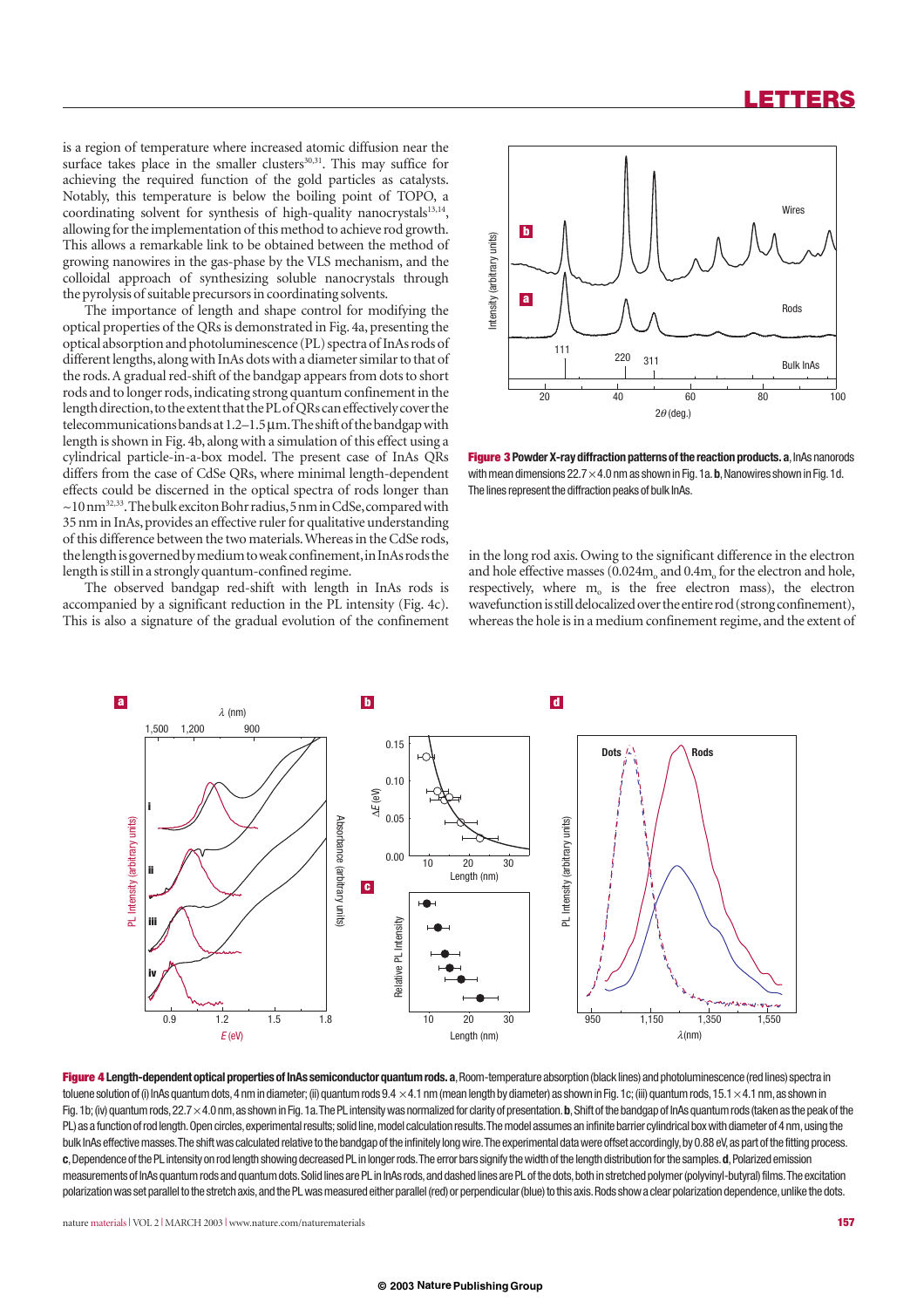### **LETTERS**

its wavefunction is more limited<sup>34</sup>. Therefore, the overlap between electron and hole wavefunctions becomes smaller on increasing rod length, leading to a reduced radiative rate, and as a result, decreased luminescence efficiency.

An additional distinct signature of the change in optical properties with the symmetry is demonstrated in Fig. 4d, showing polarized PL measurements on 17×4nm InAs rods and 4nm dots,both in a stretched polymer film. The dots exhibit unpolarized PL corresponding to their spherical symmetry, whereas the rods show PL preferentially polarized along the stretching direction of the polymer, in accordance with their symmetry axis. This will enable the development of future QR-based optoelectronic devices in the telecommunications range,with desirable features such as polarized lasing or polarization-sensitive optical detectors<sup>16,17</sup>. These characteristics clearly demonstrate that such InAs quantum rods present possibilities for conducting new fundamental studies,as well as for new applications.The approach can also be used to grow InP nanorods, with potential importance in photovoltaic applications. Further expansion of the present method to grow soluble nanorods of additional materials, using a variety of possible metal nanoparticles as catalysts, may also be considered.

#### **MFTHODS**

#### InAs ROD SYNTHESIS

In a typical preparation, a four-necked flask was used, containing 2 g TOPO as the growth solution. The stock solution contained 100 mg (0.34 mmol) (TMS)<sub>3</sub>As, 0.57 g (0.68 mmol) InCl<sub>3</sub>/TOP solution  $(0.3 \text{ g} \text{ ml}^{-1})$ , and 0.5 g gold/toluene solution  $(6.7 \text{ mg g}^{-1})$  in 1 g TOP. The raw product was diluted with toluene and centrifuged in 5 ml vials at 6,000 r.p.m. (relative centrifugal force (r.c.f.) ~4,000*g*) for 20 min. In this first step, nanowires were precipitated together with other big particles while the nanorods and dots remained soluble. In the second step, nanorods were obtained. The particles were partially precipitated by adding methyl alcohol and then centrifuged at 6,000 r.p.m. (r.c.f. ~4,000*g*) for 10 min. The resulting precipitate was redissolved with toluene, and a fraction of nanorods with a mean length of 22.7 nm and diameter of 4.0 nm was obtained. This procedure was repeated providing a second and third fraction of InAs QRs with mean lengths of 15.1 nm and 9.4 nm, respectively. Following this, a diluted solution containing mostly InAs dots was left. The precipitate from the first step was re-dispersed by ultrasonication in toluene with TOPO added to stabilize the solution. The solution was then centrifuged at 4,000 r.p.m. (r.c.f. ~1,800g) for 20 min, and the supernatant mostly contained InAs nanowires with length ranging from 100 nm to 1 µm and diameters up to 20 nm.

(TMS)3As was synthesized locally. All other materials were purchased from Aldrich. TOP and TOPO were both purified by vacuum distillation. All other materials were used without further purification.

#### STRUCTURAL CHARACTERIZATION

Powder X-ray diffraction measurements were performed on a Philips PW1830/40 X-ray diffractometer operated at 40 kV and 30 mA with  $CuK<sub>a</sub>$  radiation. Samples were washed with methanol and deposited as a thin layer on a low-background-scattering quartz substrate. TEM measurements were performed on a Philips CM 120 microscope operated at 100 kV. HRTEM measurements were performed on a JEOL-JEM 2010 electron microscope operated at 200 kV. Samples for TEM were prepared by depositing a drop of sample toluene solution onto 400 mesh copper grids covered with a thin amorphous carbon film, followed by washing with methanol to remove the excess organic residue.

#### OPTICAL CHARACTERIZATION

Absorption spectra were measured using a Shimadzu 1601 spectrophotometer for the region up to 1.1 µm, and above this wavelength with a home-built set-up using a monochromatized tungsten lamp with a Ge detector and lock-in amplification. PL spectra were measured using a 635 nm diode laser for excitation. The emission was collected at a right-angle configuration, dispersed by a monochromator and detected by an InGaAs PIN photodetector with lock-in amplification.

#### Received 14 October 2002; accepted 6 January 2003; published 9 February 2003.

#### References

- 1. Alivisatos, A. P. Semiconductor clusters, nanocrystals, and quantum dots. *Science* **271,** 933–937 (1996).
- 2. Banin, U., Cao, Y. W., Katz, D. & Millo, O. Identification of atomic-like electronic states in indium arsenide nanocrystal quantum dots. *Nature* **400,** 542–544 (1999).
- 3. Peng, X. G.*et al.* Shape control of CdSe nanocrystals. *Nature* **404,** 59–61 (2000).
- 4. Tang, Z. Y., Kotov, N. A. & Giersig, M. Spontaneous organization of single CdTe nanoparticles into luminescent nanowires. *Science* **297,** 237–240 (2002).
- 5. Pacholski, C., Kornowski, A. & Weller, H. Self-assembly of ZnO: From nanodots to nanorods.*Angew. Chem. Int. Edn* **41,** 1188–1191 (2002).
- 6. Trentler, T. J.*et al.* Solution-liquid-solid growth of crystalline III-V semiconductors: An analogy to vapor-solid-liquid growth. *Science* **270,** 1791–1794 (1995).
- 7. Holmes, J. D., Johnston, K. P., Doty, R. C. & Korgel, B. A. Control of thickness and orientation of solution-grown silicon nanowires. *Science* **287,** 1471–1473 (2000).
- 8. Morales, A. M. & Lieber, C. M. A laser ablation method for the synthesis of crystalline semiconductor nanowires. *Science* **279,** 208–211 (1998).
- 9. Duan, X. F. & Lieber, C. M. General synthesis of compound semiconductor nanowires.*Adv. Mater.* **12,** 298–302 (2000).
- 10. Gudiksen, M. S., Wang, J. F. & Lieiber, C. M. Synthetic control of the diameter and length of single crystal semiconductor nanowires.*J. Phys. Chem. B* **105,** 4062–4064 (2001).
- 11. Huang, M. H.*et al.* Room-temperature ultraviolet nanowire nanolasers. *Science* **292,** 1897–1899  $(2001)$
- 12. Johnson, J. C.*et al.* Single gallium nitride nanowire lasers. *Nature Mater.* **1,** 106–110 (2002).
- 13. Murray, C. B., Norris, D. J. & Bawendi, M. G. Synthesis and characterization of nearly monodisperse CdE (E = S, Se, Te) semiconductor nanocrystallites.*J. Am. Chem. Soc.* **115,** 8706–8715 (1993).
- 14. Guzelian, A. A., Banin, U., Kadavanich, A. V., Peng, X. & Alivisatos, A. P. Colloidal chemical synthesis and characterization of InAs nanocrystal quantum dots.*Appl. Phys. Lett.* 69, 1432–1434 (1996).
- 15. Murray, C. B.*et al.* Colloidal synthesis of nanocrystals and nanocrystal superlattices.*IBM J. Res. Dev.* **45,** 47–55 (2001).
- 16. Tessler, N., Medvedev, V., Kazes, M., Kan, S. H. & Banin, U. Efficient near-infrared polymer nanocrystal light-emitting diodes. *Science* **295,** 1506–1508 (2002).
- 17. Wang, J. F., Gudiksen, M. S., Duan, X. F., Cui, Y. & Lieber, C. M. Highly polarized photoluminescence and photodetection from single indium phosphide nanowires. *Science* **293,** 1455–1457 (2001).
- 18. Hu, J. T.*et al.* Linearly polarized emission from colloidal semiconductor quantum rods. *Science* **292,** 2060–2063 (2001).
- 19. Kazes, M., Lewis, D. Y., Ebenstein, Y., Mokari, T. & Banin, U. Lasing from semiconductor quantum rods in a cylindrical microcavity.*Adv. Mater.* **14,** 317–321 (2002).
- 20. Huynh, W. U., Dittmer, J. J. & Alivisatos, A. P. Hybrid nanorod-polymer solar cells. *Science* **295,** 2425–2427 (2002).
- 21. Puntes, V. F., Krishnan, K. M. & Alivisatos, A. P. Colloidal nanocrystal shape and size control: The case of cobalt. *Science* **291,** 2115–2117 (2001).
- 22. Wagner, R. S. in *Whisker Technology* (ed. Levitt, A. P.) 47–119 (Wiley-Interscience, New York, 1970). 23. Bruchez, M., Moronne, M., Gin, P., Weiss, S. & Alivisatos, A. P. Semiconductor nanocrystals as fluorescent biological labels. *Science* **281,** 2013–2016 (1998).
- 24. Chan, W. C. W. & Nie, S. Quantum dot bioconjugates for ultrasensitive nonisotopic detection. *Science* **281,** 2016–2018 (1998).
- 25. Cao, Y. W. C., Jin, R. C. & Mirkin, C. A. Nanoparticles with Raman spectroscopic fingerprints for DNA and RNA detection. *Science* **297,** 1536–1540 (2002).
- 26. Colvin, V. L., Schlamp, M. C. & Alivisatos, A. P. Light-emitting diodes made from cadmium selenide. *Nature* **370,** 354–357 (1994).
- 27. Klimov, V. I.*et al.* Optical gain and stimulated emission in nanocrystal quantum dots. *Science* **290,** 314–317 (2000).
- 28. Brust, M., Walker, M., Bethell, D., Schiffrin, D. J. & Whyman, R. Synthesis of thiol-derivatised gold nanoparticles in a two-phase liquid-liquid system.*J. Chem. Soc. Chem. Commun.* 801 (1994).
- 29. Dick, K., Dhanasekaran, T., Zhang, Z. & Meisel, D. Size-dependent melting of silica-encapsulated gold nanoparticles.*J. Am. Chem. Soc.* **124,** 2312–2317 (2002).
- 30. Cleveland, C. L., Luedtke, W. D. & Landman, U. Melting of gold clusters: Icosahedral precursers. *Phys. Rev. Lett.* **81,** 2036–2039 (1998).
- 31. Cleveland, C. L., Luedtke, W. D. & Landman, U. Melting of gold clusters. *Phys. Rev. B* **60,** 5065–5077 (1999).
- 32. Katz, D.*et al.* Size-dependent tunneling and optical spectroscopy of CdSe quantum rods. *Phys. Rev. Lett.* **89,** 086801 (2002).
- 33. Li, L. S., Hu, J. T., Yang, W. D. & Alivisatos, A. P. Bandgap variation of size- and shape-controlled colloidal CdSe quantum rods. *Nano Lett.* **1,** 349–351 (2001).
- 34. Efros, Al. L. & Rosen, M. The electronic structure of semiconductor nanocrystals.*Annu. Rev. Mater. Sci.* **30,** 465–521 (2000).

#### Acknowledgements

Supported in part by the Deutsche–Israel Program, the Israel Science Foundation and the US–Israel Binational Science Foundation. We are grateful to Vladimir Ezersky for assistance in the HRTEM measurements.

Correspondence and requests for materials should be addressed to U.B. Supplementary Information is available on the *Nature Materials* website (http://www.nature.com/naturematerials).

#### Competing financial interests

The authors declare that they have no competing financial interests.